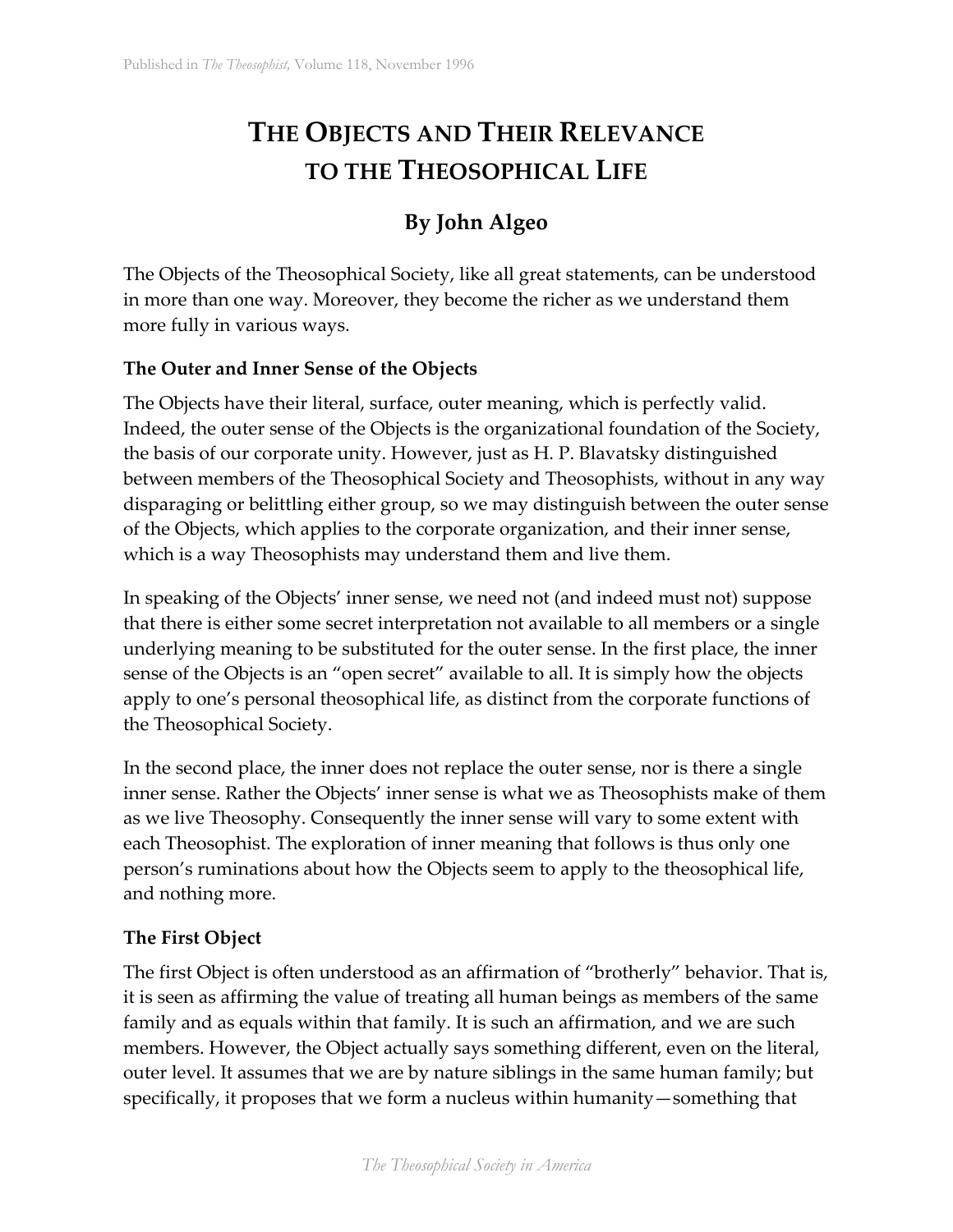does not already exist naturally.

The nucleus referred to in the first Object can be seen in several ways. In one view, it is "the cornerstone, the foundation of the future religions of humanity," of which the Mahachohan spoke. It is the core or center around which other elements form. We *are* all members of one human family, but one aim of the Society is to bring that theoretical fact into actual practice.

Another way of seeing the first Object is in the light of the "band of servers" that second-generation Theosophists were very conscious of. Those wise elders forming the guardian wall of humanity, whom we call "the Masters," need humble coworkers to help carry out their purposes. Such co-workers are comparable to the teaching and research assistants who do some of the grunt work for a research professor at a university. The work they do is not romantic, but it is necessary, and it frees the elders for the sort of work that only the elders can do.

Theosophists can be thought of as those who have accepted the call to become part of the band of servers. That band is the nucleus spoken of in the first Object, understood in an inner sense. It is not an exclusive body, but one whose membership is available to all who are willing to dedicate themselves to it. It has no dues. It has no membership cards. It is an inner reality. But it is a reality.

# **The Second Object**

The second Object speaks of studying religion, philosophy, and science. That is what many of our lectures, discussions, books, and articles are concerned with doing. But the actual wording of the Object is worth observing. It does not say that we will study those subjects, but rather that we will "encourage" study. The Society is not, after all, a college that carries on scholarship as its mission. It is, however, a body that encourages its members and others to study.

The thing studied is also worth considering. There are two possible groupings (or grammatical parsings) of the words in the second Object. They may be understood as "the study of (comparative religion), (philosophy) and (science)," "comparative religion" being a study that looks at how various religions are alike and different. Or the words may be understood as "study of [comparative (religion) (philosophy) and (science)]," in which case "comparative" goes with all three following nouns rather than the first only.

Grammatically, the second Object can be parsed either way. When it has been translated into languages other than the nineteenth-century British English in which the Objects were expressed in 1896, it has sometimes been rendered as "the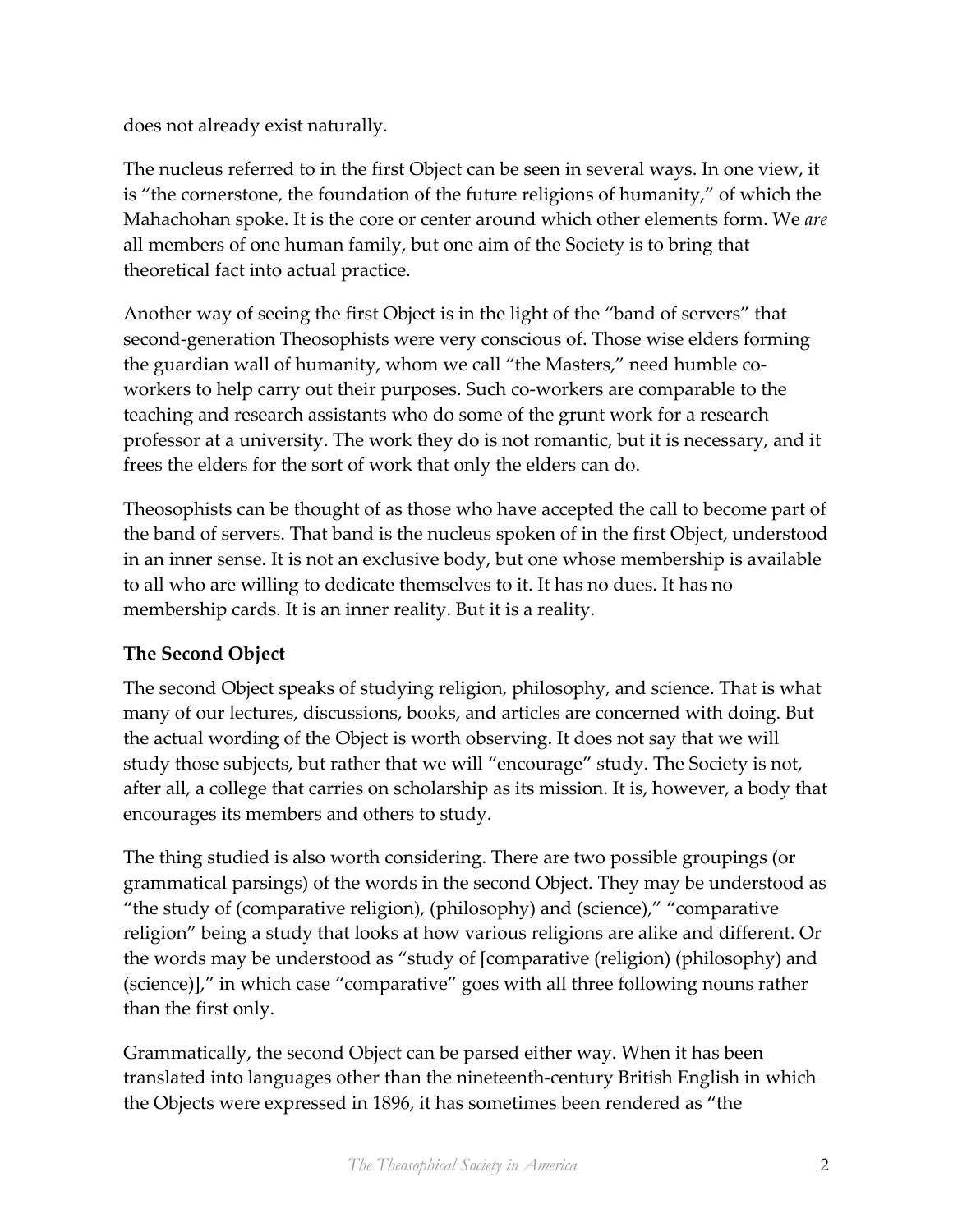comparative study of religion, philosophy, and science," which is clearly the second way of understanding its literal meaning. That second understanding is strongly supported by the subtitle of H. P. Blavatsky's *The Secret Doctrine*: "The Synthesis of Science, Religion, and Philosophy."

That second understanding of the grammar of the second Object also leads to a view of the Object's inner meaning. One of our aims as Theosophists is to encourage the comparative study or the synthesis of religion, philosophy, and science, which are the major forms of human understanding of ourselves, the universe, and our grounding in Reality. That synthesis is the Secret Doctrine or Theosophy.

Theosophy as such is not mentioned in the three Objects, doubtless for the very good reason that, if it were, the Society would have to define Theosophy. How does one define the Divine Wisdom? Better not try, because defining it outwardly and officially could only lead to the sort of narrow sectarianism that HPB and her teachers repeatedly warned us against.

On the other hand, there *is* a Divine Wisdom or Theosophy, and it is what the Theosophical society is named for. Therefore, the study and teaching of Theosophy must be of central concern to us. Although not mentioned explicitly, Theosophy is implicit in the second Object, for it is the Secret Doctrine or the synthesis of science, religion, and philosophy.

# **The Third Object**

The present-day third Object is a development of the 1875 statement, "The objects of the society are, to collect and diffuse a knowledge of the laws which govern the universe." The laws which govern the universe also govern us and our latent powers, so that the first statement of objects in 1875 can be seen as equivalent to the current third Object. The third Object is then chronologically the first one the Society enunciated, although not necessarily the first in the minds of the inner founders, who always emphasized the centrality of brotherhood in the Society's mission.

The third Object is often understood as applying to clairvoyance and psychic powers of various kinds. Such abilities are certainly not excluded by it. But what most people think of as clairvoyance and psychic powers are what *The Voice of the Silenc*e speaks of as the lower *iddhis* or *siddhis*, and warns students against as possessing dangers for the ignorant. Similarly, the Master M. warned that Sinnett should "also try to break thro' that great *maya* against which occult students, the world over, have always been warned by their teachers—the hankering after phenomena" (*Mahatma Letters*, 3rd edition, p. 258). The lower *siddhis*, or psychic phenomena, cannot be the subject of the